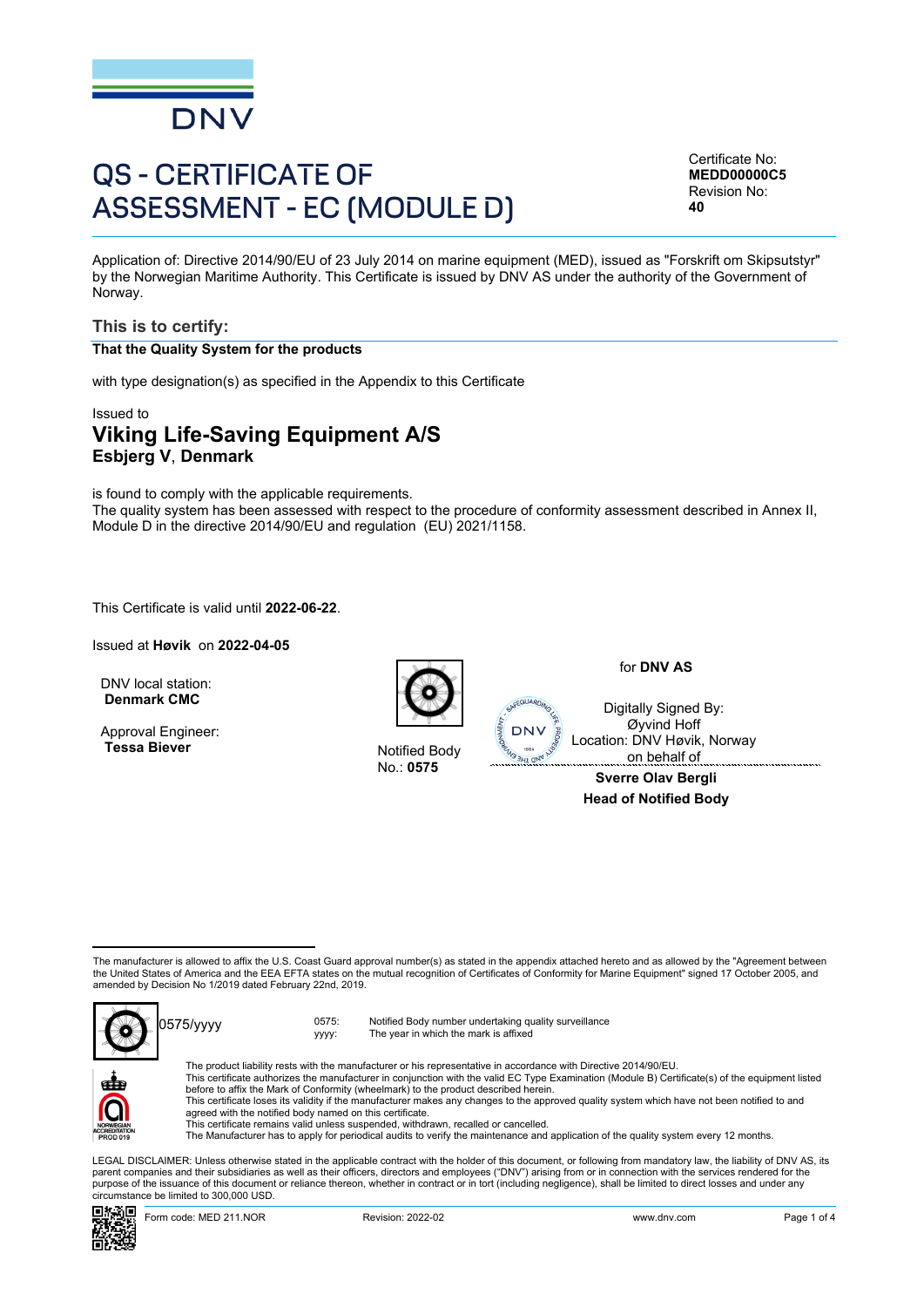

# **APPENDIX**

## **Item no. MED/1.12 Inflatable liferafts**

| <b>Type designation</b>                                                                                                                                                                                                                                                                                      | <b>EC Type-</b><br><b>Examination</b><br>Certificate No. | <b>Expiry date</b> | <b>Notified</b><br><b>Body</b><br>No. | <b>USCG</b><br>approval<br>number |
|--------------------------------------------------------------------------------------------------------------------------------------------------------------------------------------------------------------------------------------------------------------------------------------------------------------|----------------------------------------------------------|--------------------|---------------------------------------|-----------------------------------|
| 6 DK+, 6 DKN, 8 DK+, 10 DK+, 10 DKN, 12 DK+,<br>16 DK+, 20 DK+, 25 DK+, 35 DK+, 6 DK+S30, 6<br>DKN S30, 8 DK+S30, 10 DK+S30, 10 DKN S30,<br>12 DK+S30, 16 DK+S30, 20 DK+S30, 25<br>DK+S30, 35 DK+S30, 6 DK+E, 8 DK+E, 10<br>DK+E, 12 DK+E, 16 DK+E, 20 DK+E, 25 DK+E,<br>35 DK+E <sup>1, 2, 3, 4, 5, 7</sup> | MEDB00001JE<br>Rev.7                                     | 2026-10-17         | 0575                                  | N/A                               |
| 12 DKF+, 16 DKF+, 20 DKF+, 20 DKF+GN, 25<br>DKF+, 35 DKF+, 12 DKF+S30, 16 DKF+S30, 20<br>DKF+GN S30, 20 DKF+S30, 25 DKF+S30, 35<br>DKF+S30, 12 DKF+ E, 16 DKF+E, 20 DKF+E, 25<br>DKF+E, 35 DKF+E <sup>1, 2, 3, 4, 5, 7</sup>                                                                                 | MEDB00001JC<br>Rev.7                                     | 2026-09-26         | 0575                                  | N/A                               |

#### **Item no. MED/1.14a Automatically self-righting liferafts: inflatable**

| <b>Type designation</b>                                                                                                                                                                                                                                                                                                                                                                                                                                                                                               | EC Type-<br><b>Examination</b><br>Certificate No. | <b>Expiry date</b> | <b>Notified</b><br><b>Body</b><br>No. | <b>USCG</b><br>approval<br>number |
|-----------------------------------------------------------------------------------------------------------------------------------------------------------------------------------------------------------------------------------------------------------------------------------------------------------------------------------------------------------------------------------------------------------------------------------------------------------------------------------------------------------------------|---------------------------------------------------|--------------------|---------------------------------------|-----------------------------------|
| 12 DKFS, 12 DKFS S30, 12 DKFS E, 16 DKFS,<br>16 DKFS S30, 16 DKFS E, 20 DKFS, 20 DKFS<br>S30, 20 DKFS E, 25 DKFS, 25 DKFS S30, 25<br>DKFS E, 35DKFS, 35 DKFS S30, 35 DKFS E, 39<br>DKFS, 39 DKFS S30, 39 DKFS E1, 2, 3, 4, 5, 7                                                                                                                                                                                                                                                                                       | MEDB00001JD<br>Rev.9                              | 2026-09-12         | 0575                                  | N/A                               |
| 6DKS.6DKS S30.6DKS E.8DKS.8DKS<br>S30.8DKS E.10DKS.10DKS S30.10DKS<br>E,12DKS,12DKS S30,12DKSN,12DKSN<br>S30.12DKS E.16DKS.16DKS<br>S30,16DKSN,16DKSN S30,16DKS<br>E.20DKS.20DKS S30.20DKS E25DKS.25DKS<br>S30.25DKSN.25DKSN S30.25DKS E.35 DKS.35<br>DKS S30,35 DKS E39DKS,39DKS S30,39DKS<br>E.50DKS.50DKS S30.50DKS E.50DKS<br>VENOC.100DKS.100DKS S30.100DKS<br>E,100DKS VENOC,100 DKSU,100DKS SBS,100<br>DKS VEMC S30,150DKS,150DKS S30,150DKS<br>E.150DKS SBS.150DKSU.150DKS VEDS <sup>1, 2, 3, 4,</sup><br>5.7 | MEDB00001JF<br>Rev.21                             | 2026-09-05         | 0575                                  | N/A                               |

#### **Item no. MED/1.27 Marine evacuation systems**

| <b>Type designation</b>                     | EC Type-           | <b>Expiry date</b> | <b>Notified</b> | <b>USCG</b>    |
|---------------------------------------------|--------------------|--------------------|-----------------|----------------|
|                                             | <b>Examination</b> |                    | <b>Body</b>     | approval       |
|                                             | Certificate No.    |                    | No.             | number         |
| Viking Automatic Slide - VAS 1.1 and VAS    | MEDB000024G        | 2027-03-20         | 0575            | 160.175/EC0575 |
| 1.3 <sup>7</sup>                            | Rev.5              |                    |                 | /MEDB000024G   |
|                                             |                    |                    |                 | Rev.5          |
| VEC+ 3A.1, VEC+ 3B.1 and VEC+ 2B.17         | MEDB00001TS        | 2027-02-28         | 0575            | 160.175/EC0575 |
|                                             | Rev.6              |                    |                 | /MEDB00001TS   |
|                                             |                    |                    |                 | Rev.6          |
| Viking Evacuation Dual Slide - VEDS 3A.1    | MEDB00006B4        | 2026-10-11         | 0575            | 160.175/EC0575 |
| and VEDS 3B.17                              | Rev.1              |                    |                 | /MEDB00006B4   |
|                                             |                    |                    |                 | Rev.1          |
| VEC 2.2, 2.3, 2.4, 2.5, 3.2 & 3.3 and 2.12, | MEDB0000120        | 2026-08-15         | 0575            | 160.175/EC0575 |
| 2.13, 2.14, 2.15, 3.12, 3.13 & 3.227        | Rev.5              |                    |                 |                |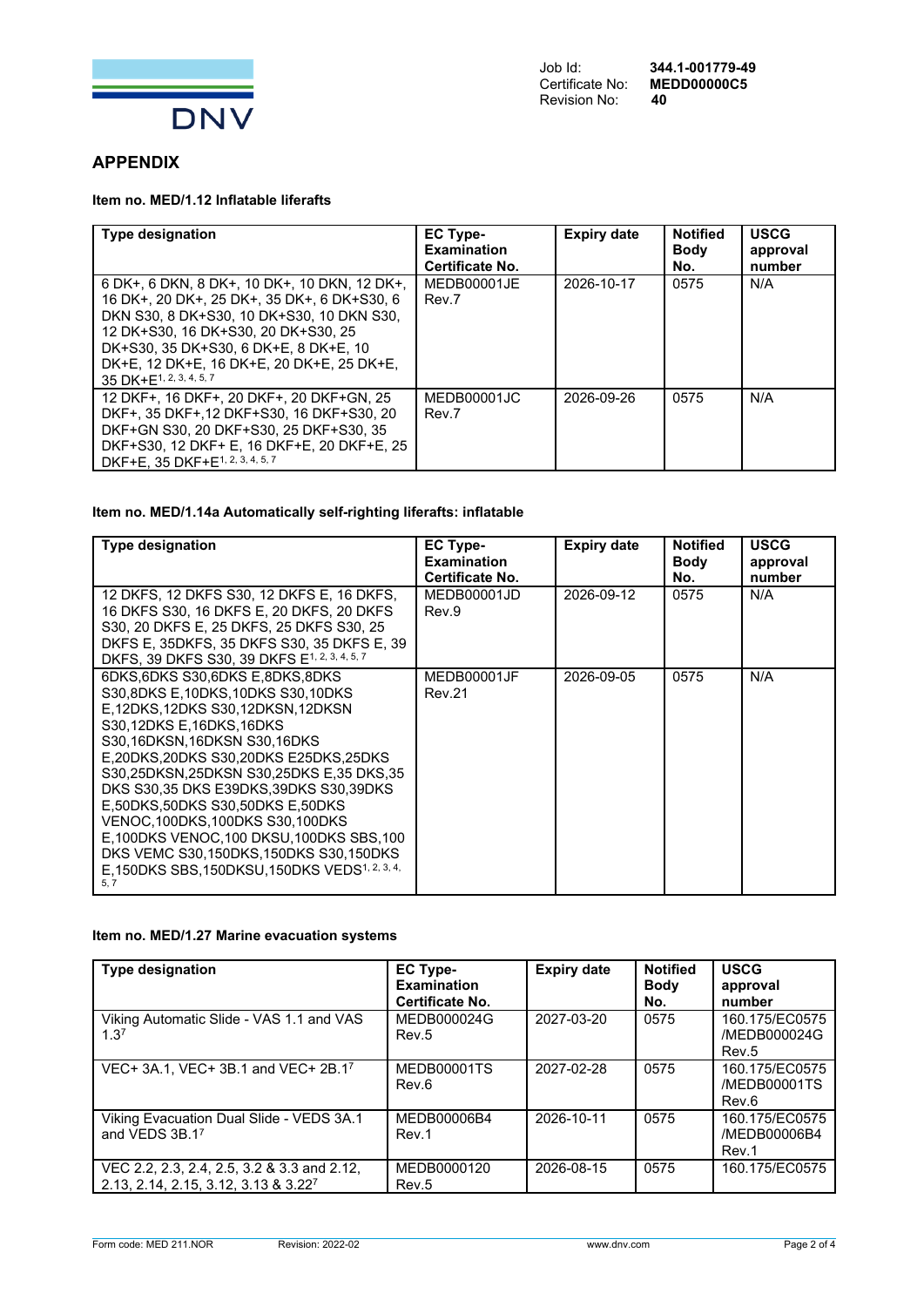

|                                                                                                                                                                                                                                                              |                              |            |      | /MEDB0000120<br>Rev <sub>.5</sub>                |
|--------------------------------------------------------------------------------------------------------------------------------------------------------------------------------------------------------------------------------------------------------------|------------------------------|------------|------|--------------------------------------------------|
| Viking Evacuation Mini Chute (VEMC), 1.1<br>TL, 1.5, 1.6, 1.7 (navy), 1.8, 1.8.3 (-35°C),<br>1.9, 1.9.3 (-35°C), 1.14, 1.15, 1.17 (navy),<br>1.18, 1.19, 1.20, 1.20.3 (-35°C), 1.21,<br>1.21.3 (-35°C), 1.30, 1.31, 1.32 (navy), 1.33<br>(navy) <sup>7</sup> | MEDB00000ET<br><b>Rev.20</b> | 2026-03-21 | 0575 | 160.175/EC0575<br>/MEDB00000ET<br><b>Rev. 20</b> |
| Viking Evacuation Liferaft System with<br>SOLAS Mini Slide VELS + SMS7                                                                                                                                                                                       | MEDB000010T<br>Rev.4         | 2026-01-17 | 0575 | 160.175/EC0575<br>/MEDB000010T<br>Rev.4          |
| Viking Evacuation Dual Chute, VEDC 2.1,<br>2.2, 2.3, 2.4, 2.5, 2.7 and 2.87                                                                                                                                                                                  | MEDB0000097<br><b>Rev.14</b> | 2025-11-10 | 0575 | 160.175/EC0575<br>/MEDB0000097<br><b>Rev.14</b>  |
| VELS 3.1 + SMS 4.17                                                                                                                                                                                                                                          | MEDB000007X<br>Rev.3         | 2025-08-18 | 0575 | 160.175/EC0575<br>/MEDB000007X<br>Rev.3          |
| Viking Evacuation Slide, VES-DD7                                                                                                                                                                                                                             | MEDB00005DJ<br>Rev.2         | 2025-03-06 | 0575 | 160.175/EC0575<br>/MEDB00005DJ<br>Rev.2          |
| Viking Evacuation Mini Slide - VEMS - 2.8,<br>4.0 & 5.0 m <sup>7</sup>                                                                                                                                                                                       | MEDB00004FW<br>Rev.3         | 2023-08-14 | 0575 | 160.175/EC0575<br>/MEDB00004FW<br>Rev.3          |
| Viking SBS MES7                                                                                                                                                                                                                                              | MEDB00002Y4<br>Rev.6         | 2022-09-27 | 0575 | 160.175/EC0575<br>/MEDB00002Y4<br>Rev.6          |
| Venoc Viking MES <sup>6</sup>                                                                                                                                                                                                                                | MED 1750156                  | 2022-08-21 | 0038 | 160.175/EC0038<br>/MED 1750156<br>/EC0575        |
| Viking Evacuation Mini Chute (VEMC) 1.167                                                                                                                                                                                                                    | <b>MEDB00002XK</b><br>Rev.7  | 2022-06-12 | 0575 | 160.175/EC0575<br>/MEDB00002XK<br>Rev.7          |

# **Item no. MED/1.28 Means of rescue**

| <b>Type designation</b>             | <b>EC Type-</b><br><b>Examination</b><br>Certificate No. | Expiry date | <b>Notified</b><br><b>Body</b><br>No. | <b>USCG</b><br>approval<br>number |
|-------------------------------------|----------------------------------------------------------|-------------|---------------------------------------|-----------------------------------|
| 12 MOR, 12 MOR S30 1, 2, 3, 4, 5, 7 | MEDB00004XC<br>Rev.2                                     | 2024-10-26  | 0575                                  | N/A                               |

## **Item no. MED/1.39 Open reversible liferaft**

| <b>Type designation</b>                                                                                                                                                                                                           | <b>EC Type-</b><br><b>Examination</b><br><b>Certificate No.</b> | <b>Expiry date</b> | <b>Notified</b><br><b>Body</b><br>No. | <b>USCG</b><br>approval<br>number |
|-----------------------------------------------------------------------------------------------------------------------------------------------------------------------------------------------------------------------------------|-----------------------------------------------------------------|--------------------|---------------------------------------|-----------------------------------|
| 12 DKR+, 12 DKR+S30, 12 DKR+ E, 25DKR+,<br>25 DKR+S30, 25 DKR+ E, 50 DKR+, 50<br>DKR+S30, 50 DKR+ E, 65 DKR+, 65 DKR+S30,<br>65 DKR+E, 100 DKR+, 100 DKR+S30, 100<br>DKR+ E. 150 DKR+. 150 DKR+S30. 150 DKR+<br>F1, 2, 3, 4, 5, 7 | MEDB0000006<br>Rev.6                                            | 2025-03-09         | 0575                                  | N/A                               |